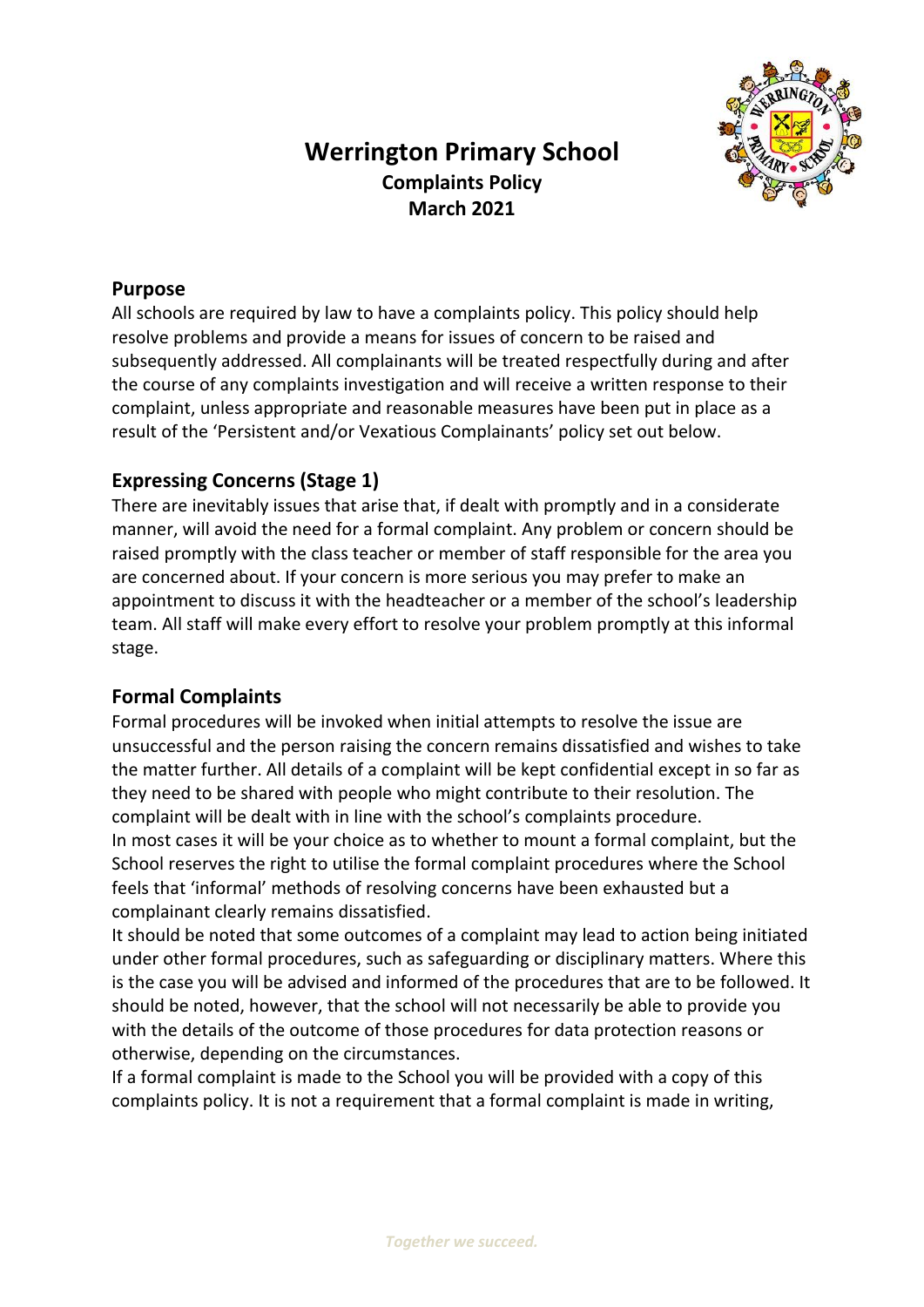but the school will need to be clear what the complaint is about, and may therefore request clarification from you before investigating the complaint.

Please be aware that the School reserves the right not to review a complaint made by a complainant that has not been brought to the attention of the school within 8 weeks of the alleged incident occurring. However, the School will consider any complaint outside of that timescale in certain circumstances.

# **Stage 2 (Head Teacher or Chair of Governors)**

It may be that the head teacher has not been aware of the concern raised prior to this point. At this stage the headteacher will seek to investigate your concerns, as well as attempting to resolve the matter to the satisfaction of all concerned. This may involve having a discussion/meeting with you.

If the complaint is about the head teacher it will be considered by the Chair of Governors ("the Chair") at this stage. The Chair will seek to resolve the matter through discussion with the head teacher and you. In doing so and, if considered appropriate, the Chair may wish to meet with you in person.

The School will endeavour to respond, in writing to a Stage 2 complaint within 10 working days after receiving the complaint.

Where concerns cannot be resolved by the headteacher (or the Chair if applicable) then you will be advised that details of your continuing concerns will be accepted either in writing or verbally and then referred to the Governing Body's Complaints Committee (**Stage 3**). The attached form **Appendix 1** may be used for this purpose if you wish, and it would also be useful if you were able to state what actions you feel might resolve the problem.

### **Stage 3 (Governing Body Complaints Committee)**

If a complaint has been referred to a governing body complaints committee ("the Panel") then the Panel will arrange to meet to consider the complaint. The Panel will endeavour to provide you with a written response within 10 working days after the meeting.

Membership of the Panel will do their best to ensure that there is a cross-section of the different categories of governor to ensure impartiality. The head teacher will not be a member of the panel, nor will the chair of governors if she has previously dealt with the complaint at Stage 2, although one or both may be present at the meeting held to consider the complaint. The Panel will elect its own chair.

You will be given the opportunity to attend the complaints meeting to make representations in person, and you will have the right to bring a friend/family member or other supporter. The Panel will therefore meet at a time and a venue convenient to all parties. If you decide not to attend the complaints meeting, it may be held in your absence.

The Panel may request the services of a Clerk.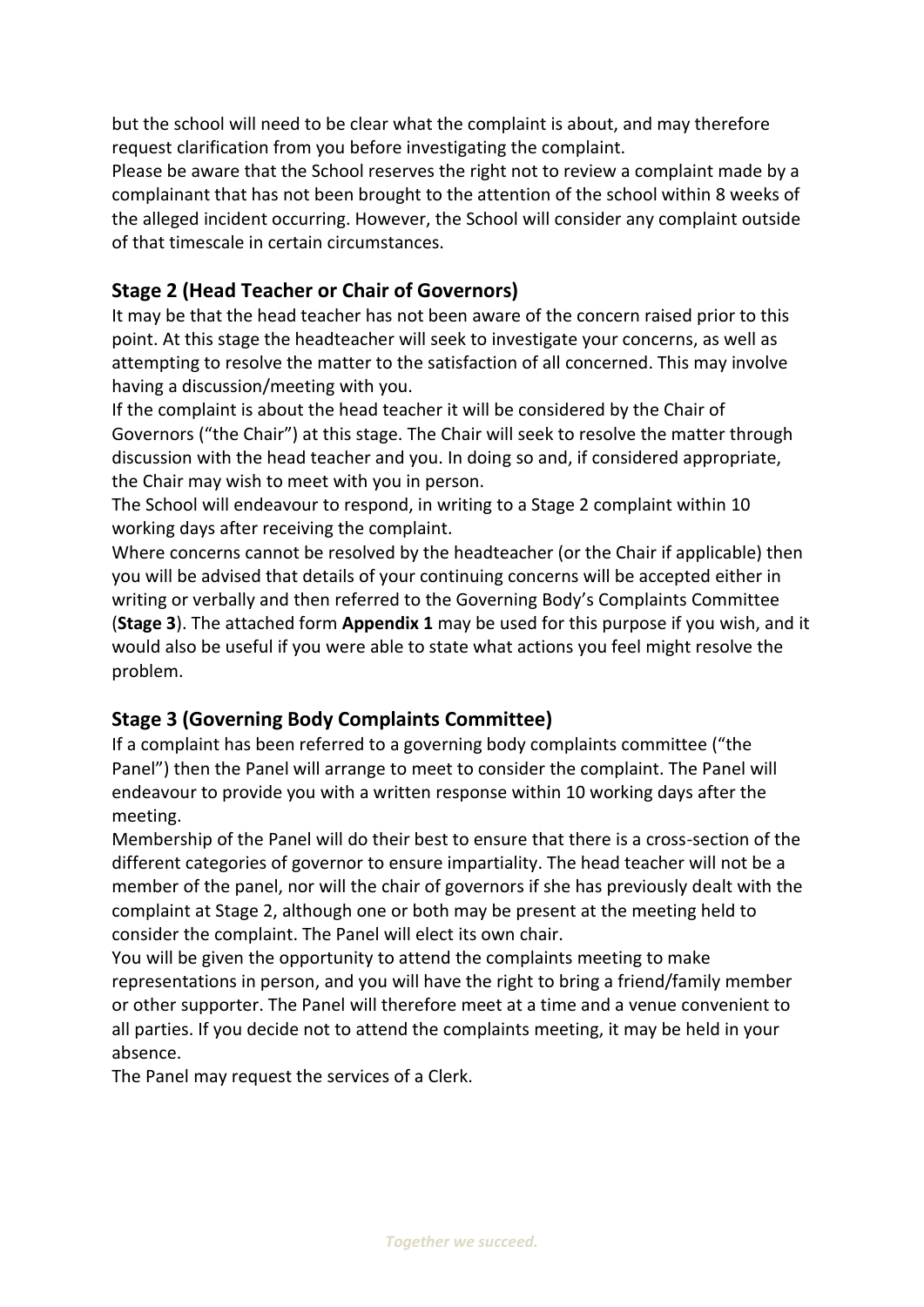#### **Governing Body Complaints Committee (the Panel) – Procedure**

The Panel will want to ensure that the nature of the complaint is understood and, where possible, will seek to establish from you what actions you feel might resolve the problem. In helping to reach a conclusion, the Panel will seek to identify possible sources of information and advice to help collate the necessary evidence. As indicated above, you will be given the opportunity to attend the complaints meeting and will have the right to bring a friend/family member or other supporter. In normal circumstances the head teacher and/or chair of governors may also attend the meeting, but will not take any part in the decision-making process. A typical complaints meeting may adopt the following structure:

The meeting will be as informal as possible.

- **Witnesses may be required to attend but only for the part of the** meeting in which they give their evidence.
- After introductions, you will be invited to explain your complaint, and you will be followed by your witnesses (if any).
- The head teacher / chair of governors may ask questions of both you and your witnesses after each has spoken.
- $\blacksquare$  The head teacher / chair of governors will then be invited to explain the school's actions and will be followed by the school's witnesses.
- You may ask questions of both the head teacher / chair of governors and the witnesses after each has spoken.
- The Panel may ask questions at any point.
- You will then be invited to sum up your complaint.
- The head teacher / chair of governors will be invited to sum up the school's actions and response to the complaint.
- **The panel chair will explain that both parties will hear from the Panel in** writing within a set time scale.
- Both parties leave together while the panel remains to decide on the issues and reach a conclusion.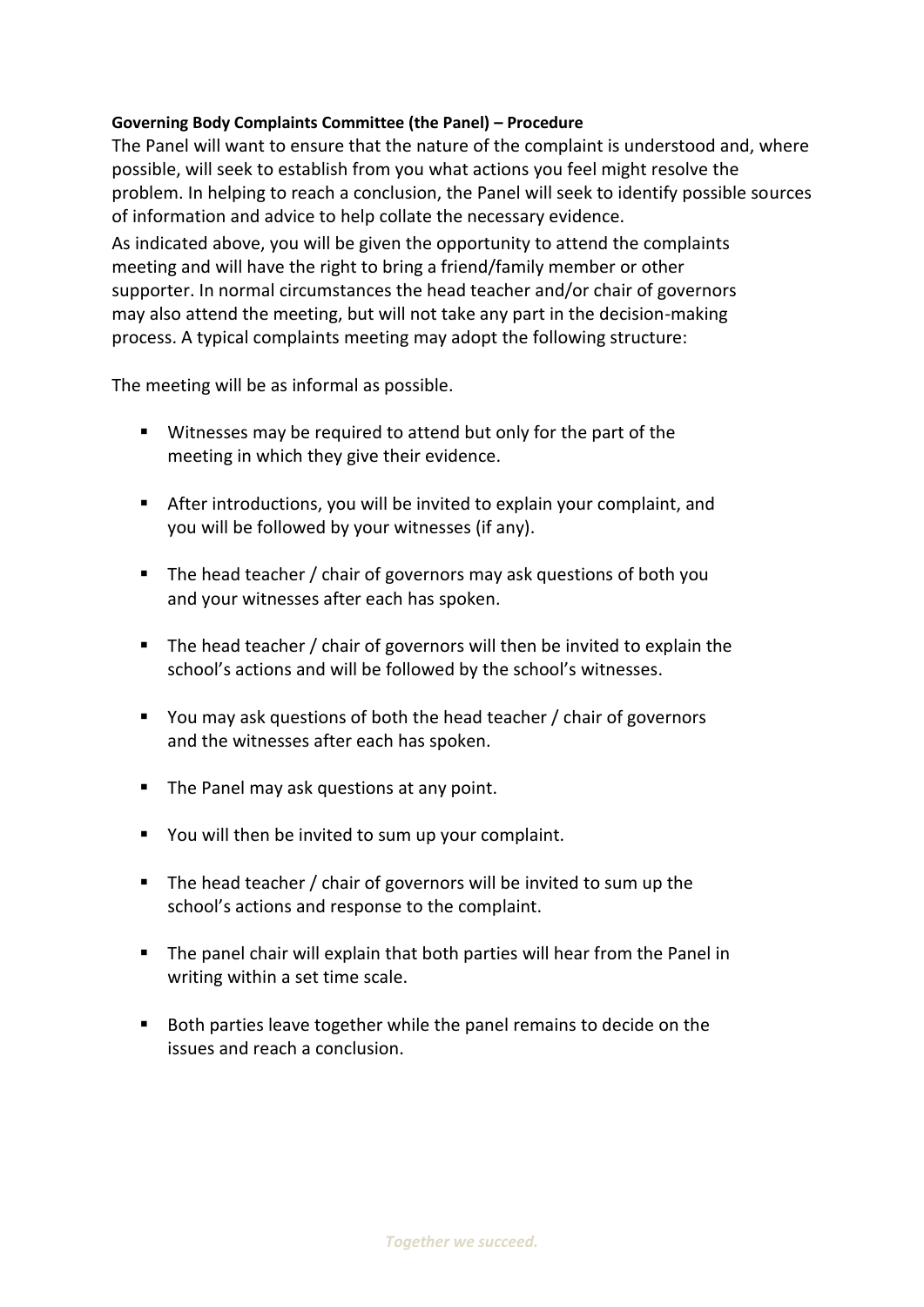The above procedures for the complaints meeting may vary with the approval of all parties, for example you may wish to meet the Panel without the head teacher being present. Where this is the case you should be aware that it will still be necessary for the Panel to meet with the headteacher as part of the process.

### **Outcomes of Investigations**

Whether the complaint has been investigated by the head teacher, chair of governors or a complaints committee, a written response will be sent to you outlining the outcome of the investigation, detailing how the conclusion has been reached, and enclose a copy of the minutes. The letter will also tell you where to next take the complaint, if you are not satisfied with the response provided.

The Complaints Committee may reach the following conclusions:

- dismiss the complaint in whole or in part;
- uphold the complaint in whole or in part;
- decide on the appropriate action to be taken to resolve the complaint;
- **F** recommend changes to the school's systems or procedures to ensure that problems of a similar nature do not recur

The aim of the investigation or review will always be to resolve the complaint and achieve reconciliation between you and the school. Nevertheless, it is acknowledged that sometimes you may not be satisfied with the outcome if matters are not found in your favour.

### **Persistent or Vexatious Complaints**

You may remain dissatisfied despite all the procedures having been followed and reasonable responses being provided. It may be the case that it is not possible to resolve all your concerns and meet all your wishes. Sometimes it is preferable to 'agree to disagree' and move on.

If you do continue to make representations to the school on the same issues, the Governing Body reserves the right to inform you, in writing, that the appropriate procedures have all been followed, that all reasonable actions have been taken to try to resolve the issue and that the matter is now closed. Should you then write to the School again on the same issue (s), there is no obligation on the School to respond to you in that case.

Correspondence received from any complainant subsequent to closure will be kept on file, indefinitely, as will notes of telephone calls and any further personal calls referring to the matter.

# **The Role of Staffordshire County Council (Local Authority)**

The Local Authority does **not** have a statutory duty to consider school complaints and you do **not** have a right of appeal to the Local Authority should you disagree with a decision of the governing body. You may, however, raise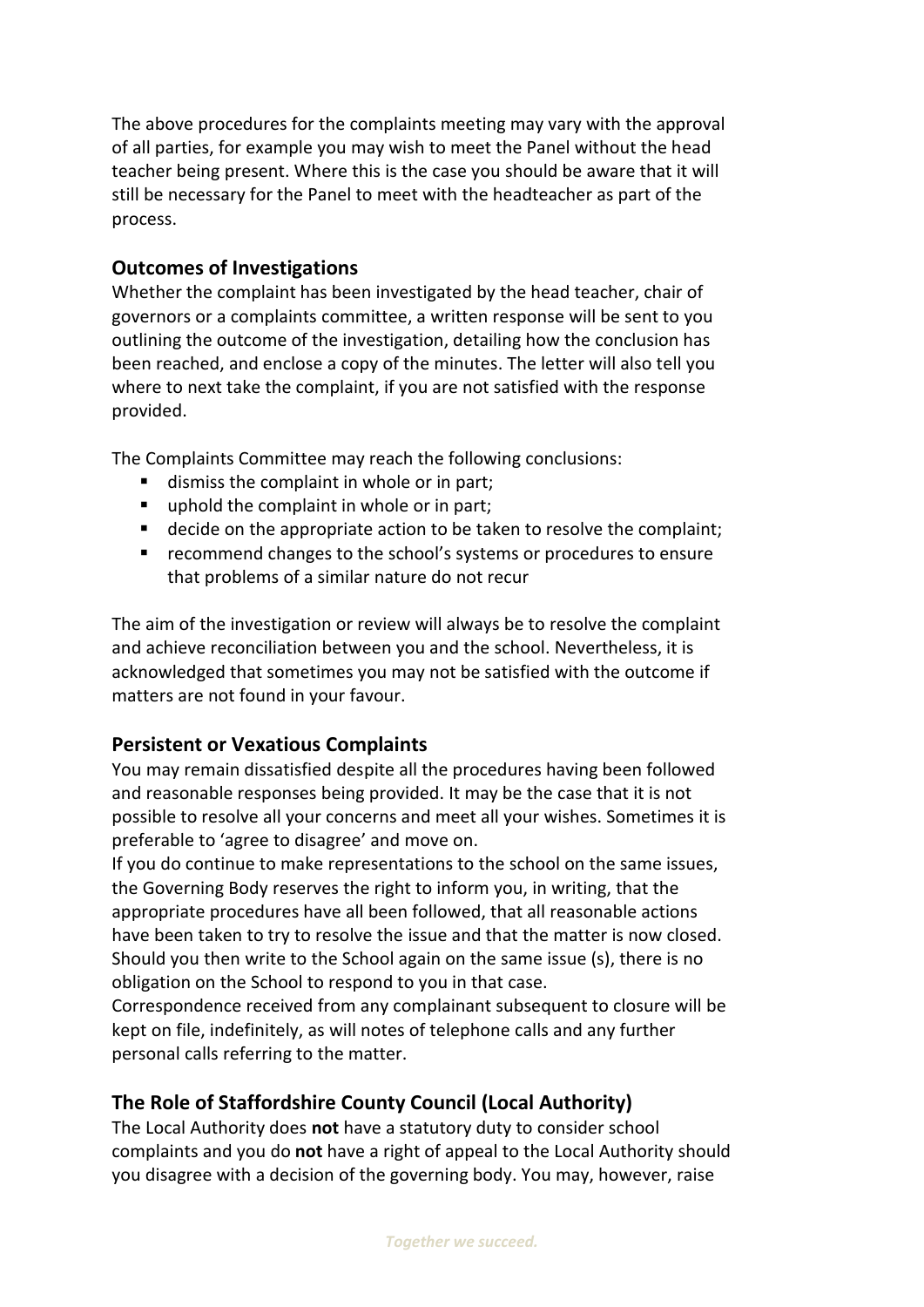the matter with the Local Authority if you consider the complaint wasn't investigated properly or fairly. So long as the governing body followed a proper procedure and considered the complaint in a reasonable manner, then the Local Authority will simply inform you of that fact. It cannot reverse a decision of the governing body.

If you wish to raise the matter with Staffordshire County Council please write to:

**Commissioner for Learning and Skills Wedgwood Building Tipping Street Stafford ST16 2DH**

In your letter please explain:

- what your complaint to the governing body was;
- what response they have made to it;
- why you think that the governing body has not followed a proper procedure in considering your complaint, and/or
- why you think that their consideration of it was unreasonable.

You will receive a written response to inform you of any further enquiries made into your complaint.

# **The Role of the Secretary of State for Education (the Department for Education)**

If you still remain dissatisfied and feel that the School has not followed the appropriate procedure, any relevant policies, or has failed to discharge a statutory duty, you may wish to refer your complaint to the **School's Complaints Unit (SCU)** within the Department for Education at the address below:-

**The Schools Complaints Unit Department for Education 2nd Floor Piccadilly Gate Manchester M1 2WD** 

Please note that the SCU will not re-investigate the substance of the complaint as this remains the responsibility of the School, but if legislative or policy breaches are found, SCU will report them to the School and, if necessary require the School to take remedial action.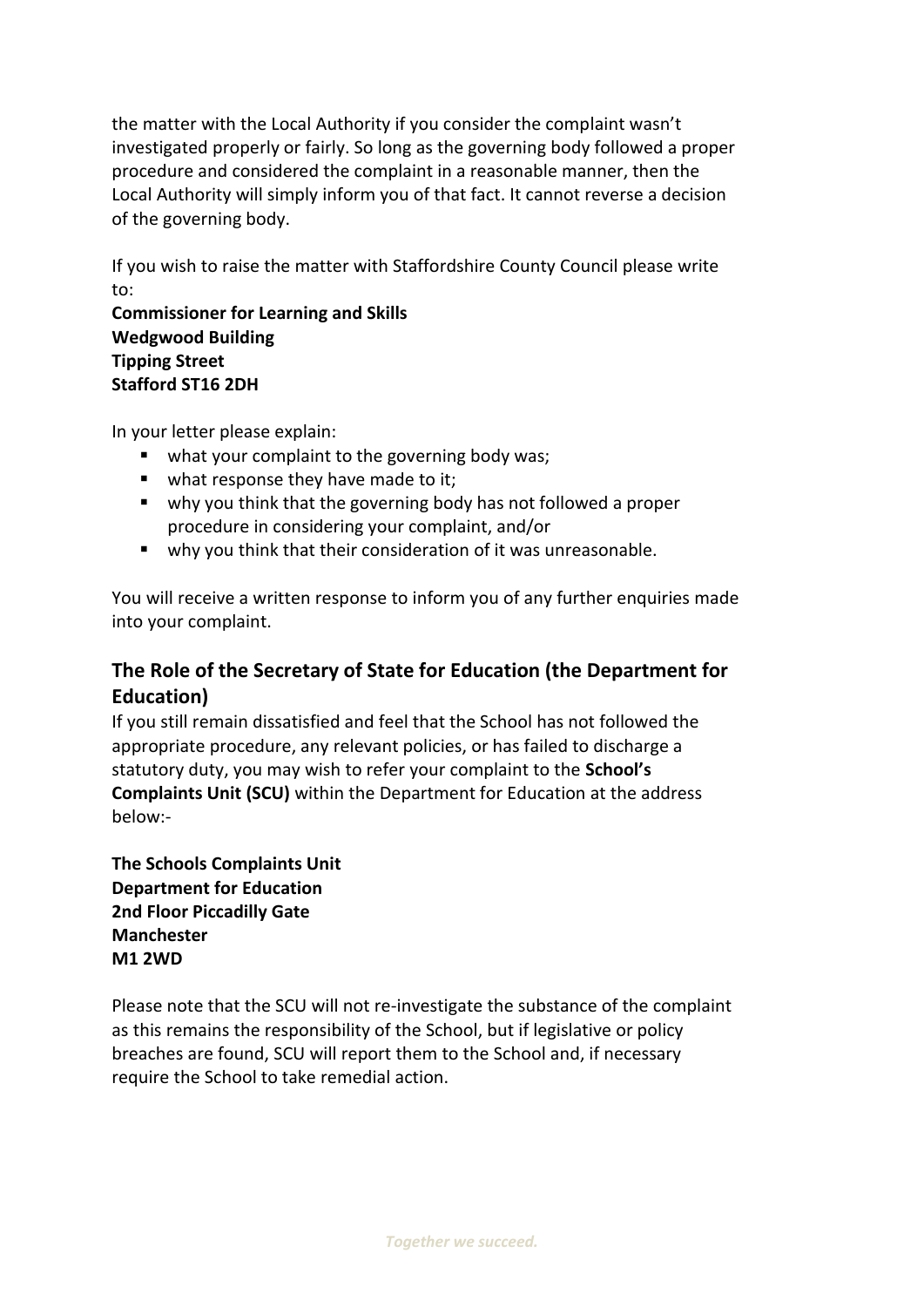### Appendix 1 Werrington Primary School complaint form

Please complete and return to school for the attention of Mrs Anne Hunt<br>(Chair of Governors) who will acknowledge receipt and explain what action will be taken.